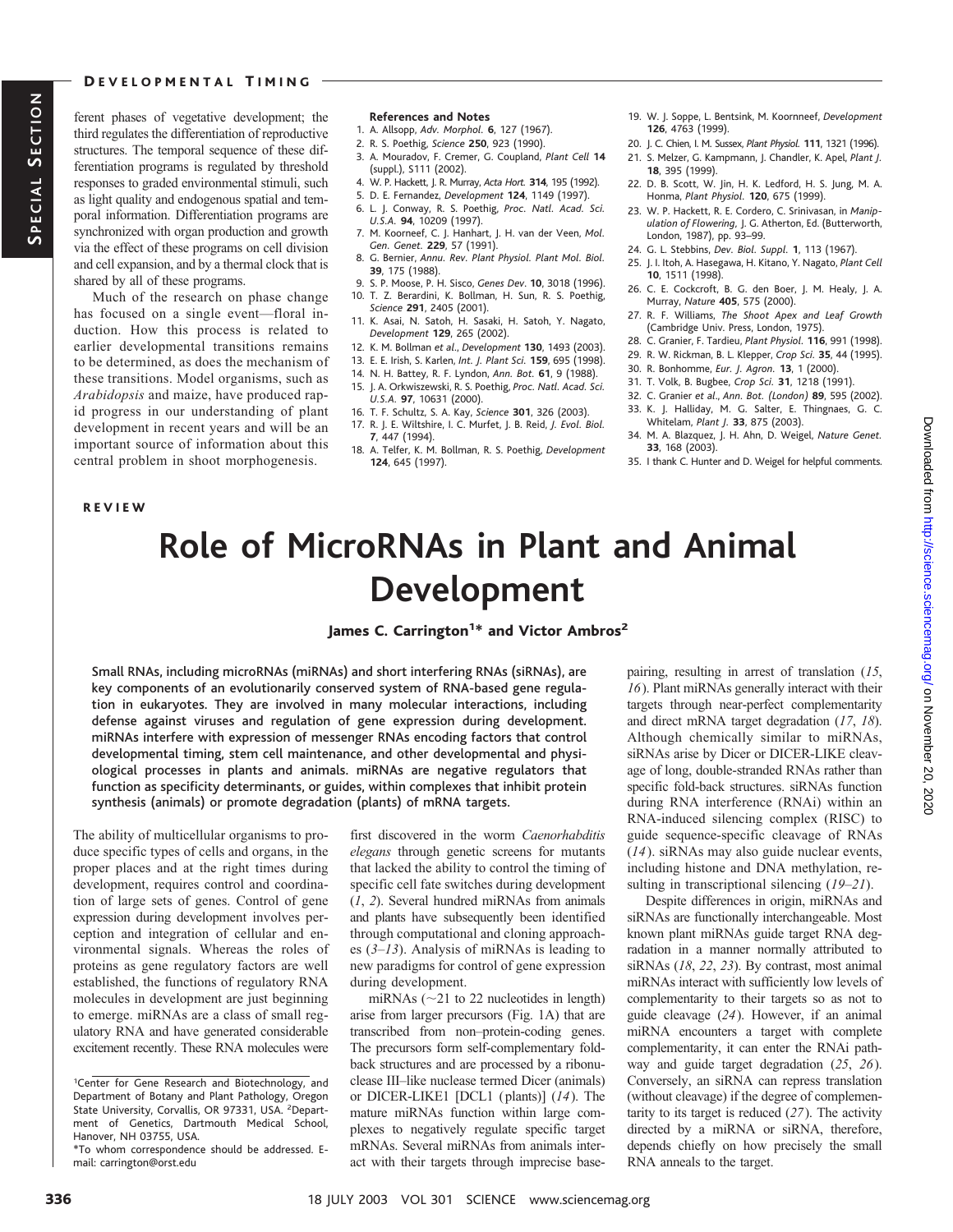### DEVELOPMENTAL TIMING

into indeterminate meristems, delayed flower timing, and overproliferation of embryonic suspensor cells (*34*). *dcl1*mutants have reduced levels of miRNAs and ectopically express miRNA target genes (*9*, *10*, *22*). Mutations in other genes that are involved in miRNA formation (*HEN1*), or that are suspected to function in miRNA pathways (*AGO1*), also cause *dcl1*-like phenotypes and leaf polarity defects (*10*, *35*). Further,

# SPECIAL SECTION **PECIAL SECTION**

#### **miRNAs and Animal Development**

Estimates place the total number of distinct *C. elegans* and vertebrate miRNA genes at about 120 and 250 genes, respectively (*11*, *13*, *24*), indicating that miRNAs are a major class of regulatory molecule in animals. About 30% of the worm miRNAs are close in sequence to one or more insect and/or vertebrate miRNA, suggesting that a large fraction of miRNAs could play evolutionarily conserved developmental or physiological roles.

Some miRNAs exhibit temporal or tissuespecific patterns of gene expression (*3*, *4*, *6*, *11*, *24*), consistent with possible regulatory roles for these miRNAs in the control of develop-

ment, as is the case for the miRNAs *lin-4* and *let-7* (*1*, *2*). For example, up-regulation of *lin-4* RNA in the second larval stage represses the expression of LIN-14 and LIN-28, two key regulators of early larval developmental transitions in *C. elegans* (Fig. 1). Curiously, the mechanism of translational repression by *lin-4* seems to involve intervention at a postinitiation step in protein synthesis (*15*, *16*).

The roles for *lin-4* and *let-7* as temporal regulators of development in other animals are supported by the phylogenetic conservation of their temporal patterns of up-regulation (*28*). In *Drosophila*, *let-7* and the *lin-4* homolog *mir-125* are upregulated in concert at the onset of metamorphosis (*6*, *29*, *30*). In *Drosophila* and some vertebrates, the *let-7* and *mir-125/lin-4* genes are closely linked and therefore may be coregulated. Perhaps the distinct roles for *lin-4* and *let-7* at different developmental stages in *C. elegans* represent an adaptation of a

more widely conserved collaboration between these two miRNAs. Like worm LIN-28 protein, vertebrate LIN-28 homologs are also down-regulated during development. Moreover, the mouse and human *lin-28* 3'-untranslated regions (UTRs) contain predicted *lin-4* complementary sites, suggesting that the *lin-4*–*lin-28* regulatory relationship may also be conserved (*31*).

*lin-4* and *let-7* had been the only miRNAs for which regulatory roles were demonstrated by the analysis of mutant phenotypes. However, recent screens for *Drosophila* mutants that exhibit growth defects identified the *bantam* locus, which encodes a miRNA that functions to repress apoptosis and promote cell proliferation in the developing fly (*32*) (Fig. 1). *bantam* miRNA seems to be expressed broadly, and represses the translation of the mRNA for *Hid*, a key activator of programmed cell death. *bantam* is related to *mir-80-82* of *C. elegans* (*24*, *32*), suggesting that the *mir-80* family might control developmental cell death and/or cell proliferation in the worm. In a screen for *Drosophila* genes that oppose the cell death activator Reaper, mutations in the *mir-14* miRNA gene were identified that also affected aspects of fat metabolism (*33*). Given the importance of these cellular processes in animals other than flies and worms, and the conservation of a large proportion of miRNAs across species boundaries, miRNAs are likely to



**Fig. 1.** Structure and function of worm and fly miRNAs. (**A**) The predicted secondary structures for *C. elegans lin-4* (left) and *Drosophila bantam* (right) miRNAs. Positions of mature miRNAs within precursors are highlighted in blue (*lin-4*) and red (*bantam*). (**B**) *C. elegans lin-4* is partially complementary to seven heterogeneous sites (one shown) in the 3' UTR of *lin-14* mRNA. The 3' UTR of *Drosophila* Hid mRNA contains five sites that are partially complementary to the *bantam* miRNA. (**C**) Proposed developmental roles for *lin-4* and *bantam* in *C. elegans* and *Drosophila*, respectively. *lin-4* miRNA expression at the end of the worm L1 larval stage results in downregulation of LIN-14 and LIN-28 protein synthesis, controlling the transition from L1 to later developmental events. *bantam* miRNA in cells of the fly larva acts through the repression of Hid, and probably other targets ("X"), to control the selection of programmed cell death and cell proliferation, respectively.

have broad significance in a wide range of developmental processes in animals.

#### **miRNAs and Plant Development**

Realization of the roles of miRNAs in plant development came largely through two routes analysis of genes required for miRNA formation or activity, and identification of miRNA target genes. Loss-of-function *dcl1* mutants of *Arabidopsis* were recovered in screens for genes involved in embryo, vegetative, and reproductive development (*34*). Defects associated with *dcl1* mutants include overproliferation of meristems (which contain pluripotent stem cells), conversion of normally determinate floral meristems identity, cell division, organ separation, and organ polarity. A smaller number of targets correspond to mRNAs encoding factors required for miRNA formation or function. For example, *DCL1* mRNA itself is an miRNA target, indicating that the miRNA apparatus in plants is regulated by a negative-feedback loop (*36*) (Fig. 2A).

Although regulatory roles for target mRNA cleavage during development are predicted, circumstantial evidence supports a role for miR165/166-guided target cleavage in radial patterning of leaves. The HD-Zip transcription factors PHV and PHB control the establishment of adaxial (upper

the RNA-silencing suppressor encoded by *Turnip mosaic virus* interferes with miRNA activity, causes ectopic expression of miRNA target genes, and induces a spectrum of defects that overlap with those of *dcl1*, *ago1*, and *hen1* mutants (*22*). These data suggest that miRNAs function as negative regulators to control meristem cell identity, organ polarity, and other developmental processes. Like animal miRNAs, plant miRNAs exhibit tem-

> poral and tissue-specific expression patterns (*8*–*10*). Numerous *Arabidopsis* mRNA targets were predicted on the basis of nearperfect complementarity with miRNAs, and these predictions were supported by statistical data and phylogenetic conservation in rice (*17*). Fifteen cleavagetype targets were validated recently by in vitro or in vivo miRNA-guided cleavage assays (*18*, *22*, *23*). Strikingly, the vast majority of predicted targets encode members of large families of transcription factors. These include APETELA2 (AP2), CUP-SHAPED COTYLEDONS1 (CUC1) and CUC2, and PHAVOLUTA (PHV) and PHABULOSA (PHB). These and other transcription factors encoded by miRNA target genes are collective-

ly required for meristem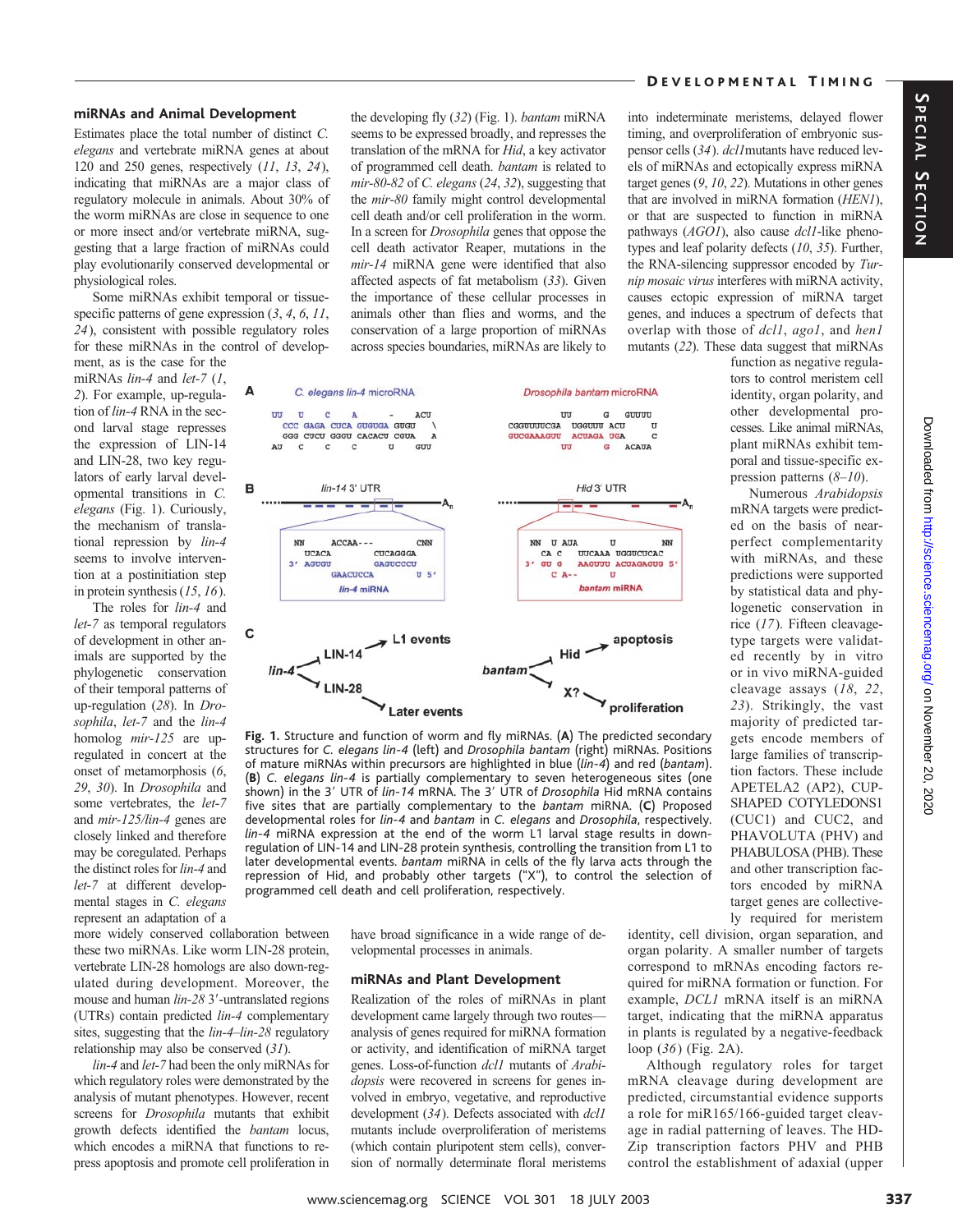#### DEVELOPMENTAL TIMING

surface)–abaxial (lower surface) polarity, resulting in structurally and functionally specialized leaf surfaces. The *PHV* and *PHB* genes are normally expressed in leaf primordia cells near the shoot meristem to specify adaxial cell fate, and are turned off in zones that develop into abaxial cells at positions distant from the meristem (*37*). Several dominant *phv* and *phb* alleles contain nucleotide substitutions within the miR165/166 interaction site, resulting

Δ

miR162

 $\blacktriangle$ 

in reduced cleavage of *phv* and *phb* mRNAs (*23*, *37* ). The mutant alleles are expressed ectopically in meristemdistal zones of primordia, converting cells normally fated for abaxial surfaces to display adaxiallike features. This suggests that miR165/ 166-mediated regulation of *PHV* and *PHB* controls the transcriptional program that initially distinguishes adaxial and abaxial fated cells (*17*, *23*) (Fig. 2B).

#### **Outlook**

tial stages of understanding the roles of miRNAs during development. Although several animal mRNA targets have been identified, there are likely hundreds more that have yet to be discovered. While tar-

breadth of developmental processes that are under miRNA regulation in animals, the imprecise complementarity of animal miRNA recognition sites makes target validation a major challenge. Do all animal miRNAs act as repressors, and do they all affect translation by similar biochemical mechanisms?

What developmental signals control miRNA gene transcription and miRNA processing? Despite the abundance of cleavage-type miRNAs in plants, do plant miRNAs also act by nondegradative modes? We anticipate that the study of these small RNAs will continue to deliver many surprises in the future.

*Note added in proof*. Several papers describing developmentally relevant miRNA targets were published after this review was completed (*38*–*40*).

> A A UU

 $\epsilon$  $\overline{\mathbf{c}}$  $\overline{uv}$ 

CAAC CCCC UAC

UU

 $3'$  CC

PHV/PHB

 $\downarrow$ 

MIR165/

166

Arabidopsis miR165 Precursor

PHV mRNA

GGGAUGAAGCCUGGUCCGG CCCUACUUCGGACCAGGCU

miR165

Response

gene

 $\overline{\mathbf{t}}$ 

GUUG GGGG AUG GUCUGG UCGAGGAUAUU

A

CGGACC GGCUCCUAUGA

45 nt

Adaxial leaf fate

馬

7. M. Lagos-Quintana, R. Rauhut, J. Meyer, A. Borkhardt, T. Tuschl, *RNA* **9**, 175 (2003).

- 8. C. Llave, K. D. Kasschau, M. A. Rector, J. C. Carrington, *Plant Cell* **14**, 1605 (2002).
- 9. B. J. Reinhart, E. G. Weinstein, M. W. Rhoades, B. Bartel, D. P. Bartel, *Genes Dev.* **16**, 1616 (2002).
- 10. W. Park, J. Li, R. Song, J. Messing, X. Chen, *Curr. Biol.* **12**, 1484 (2002).
- 11. L. P. Lim *et al.*, *Genes Dev.* **17**, 991 (2003).
- 12. Z. Mourelatos *et al.*, *Genes Dev.* **16**, 720 (2002).
- 13. L. P. Lim, M. E. Glasner, S. Yekta, C. B. Burge, D. P. Bartel, *Science* **299**, 1540 (2003).
- 14. A. M. Denli, G. J. Hannon, *Trends Biochem. Sci.* **28**, 196 (2003).
	- 15. P. H. Olsen, V. Ambros, *Dev. Biol.* **216**, 671 (1999).
	- 16. K. Seggerson, L. Tang, E. G. Moss, *Dev. Biol.* **243**, 215 (2002).
	- 17. M. W. Rhoades *et al.*, *Cell* **110**, 513 (2002).
	- 18. C. Llave, Z. Xie, K. D. Kasschau, J. C. Carrington, *Science* **297**, 2053 (2002).
	- 19. B. J. Reinhart, D. P. Bartel, *Science* **297**, 1831 (2002).
	- 20. T. A. Volpe *et al.*, *Science* **297**, 1833 (2002).
	- 21. D. Zilberman, X. Cao, S. E. Jacobsen, *Science* **299**, 716 (2003).
	- 22. K. D. Kasschau *et al.*, *Dev. Cell* **4**, 205 (2003). 23. G. Tang, B. J. Reinhart, D. P. Bartel,
	- P. D. Zamore, *Genes Dev.* **17**, 49 (2003).
	- 24. V. Ambros, R. C. Lee, A. Lavanway, P. T. Williams, D. Jewell, *Curr. Biol.* **13**, 807 (2003).
	- 25. G. Hutvágner, P. D. Zamore, Science **297**, 2056 (2002).
	- 26. Y. Zeng, E. J. Wagner, B. R. Cullen, *Mol. Cell* **9**, 1327 (2002).
	- 27. J. G. Doench, C. P. Petersen, P. A. Sharp, *Genes Dev.* **17**, 438 (2003).
	- 28. A. E. Pasquinelli, G. Ruvkun, *Annu. Rev. Cell Dev. Biol.* **18**, 495 (2002).
	- 29. L. F. Sempere, N. S. Sokol, E. B. Dubrovsky, E. M. Berger, V. Ambros, *Dev. Biol.* **259**, 9 (2003).
	- 30. A. Bashirullah *et al.*, *Dev. Biol.*, **259**, 1 (2003).
	- 31. E. G. Moss, L. Tang, *Dev. Biol.* **258**, 432 (2003).
	- 32. J. Brennecke, D. R. Hipfner, A. Stark, R. B. Russell, S. M. Cohen, *Cell* **113**, 25 (2003).
	- 33. P. Xu, M. G. Vernooy, M. Guo, B. A. Hay, *Curr. Biol.* **13**, 790 (2003).
	- 34. S. E. Schauer, S. E. Jacobsen, D. W. Meinke, A. Ray, *Trends Plant Sci.* **7**, 487 (2002).
	- 35. C. A. Kidner, R. A. Martienssen, *Trends Genet.* **19**, 13 (2003).
- 36. Z. Xie, K. D. Kasschau, J. C. Carrington, *Curr. Biol.* **13**, 784 (2003).
- 37. J. R. McConnell *et al.*, *Nature* **411**, 709 (2001).
- 38. H. Kawasaki, K. Taira, *Nature* **423**, 838 (2003).
- 39. J. E. Abrahante *et al*., *Dev. Cell* **4**, 625 (2003).
- 40. S. Y. Lin *et al*., *Dev. Cell* **4**, 639 (2003).
- 41. We acknowledge support from NSF (MCB-0209836 to J.C.C.) and NIH (GM34028 to V.A. and AI43288 to J.C.C.).

 $PHB$  $\bullet$ PHV +  $\overline{\mathbf{v}}$ MIR165/ Response PHV/PHB gene 166 PHB<sup>C</sup>  $\blacksquare$  $\Box$ Abaxial Ŧ leaf fate miR165/166 **Fig. 2.** Structure and function of *Arabidopsis* miRNAs. (**A**) Expression of *DCL1*, which catalyzes miRNA precursor processing, is under negative-feedback regulation by miR162 (left). miR165/166 negatively regulates *PHV* and *PHB* mRNAs by guiding sequence-specific cleavage (right). *PHV* and *PHB* are related genes encoding HD-Zip transcription factors. miR165 and miR166 are related miRNAs that are predicted to interact with *PHV* and *PHB* mRNAs. Only *PHV* mRNA and miR165 are represented. Arrow, miR165-guided cleavage site. (**B**) Model for specification of adaxial/abaxial polarity in *Arabidopsis* leaves. Expression of *PHV* and *PHB* in leaf primordium cells

**References and Notes**

close to the meristem results in a transcription program specifying adaxial fate. Inhibition of *PHV* and *PHB* by miR165/166-guided degradation in cells distant to

- 1. R. C. Lee, R. L. Feinbaum, V. Ambros, *Cell* **75**, 843 (1993).
- 2. B. J. Reinhart *et al.*, *Nature* **403**, 901 (2000).
- 3. R. C. Lee, V. Ambros, *Science* **294**, 862 (2001).
- 4. N. C. Lau, E. P. Lim, E. G. Weinstein, D. P. Bartel, *Science* **294**, 858 (2001).
- 5. M. Lagos-Quintana, R. Rauhut, W. Lendeckel, T. Tuschl, *Science* **294**, 853 (2001).
- 6. M. Lagos-Quintana *et al.*, *Curr. Biol.* **12**, 735 (2002).

**338** 18 JULY 2003 VOL 301 SCIENCE www.sciencemag.org

<u>ທ</u>

DCI  $mIR162$ precursor B MIR165/ Response PHV **PHV/PHB** 166 gene

DCL1 mRNA

Arabidopsis DCL1 Negative

Feedback Loop

the meristem specifies abaxial fate.

We are at the ini-